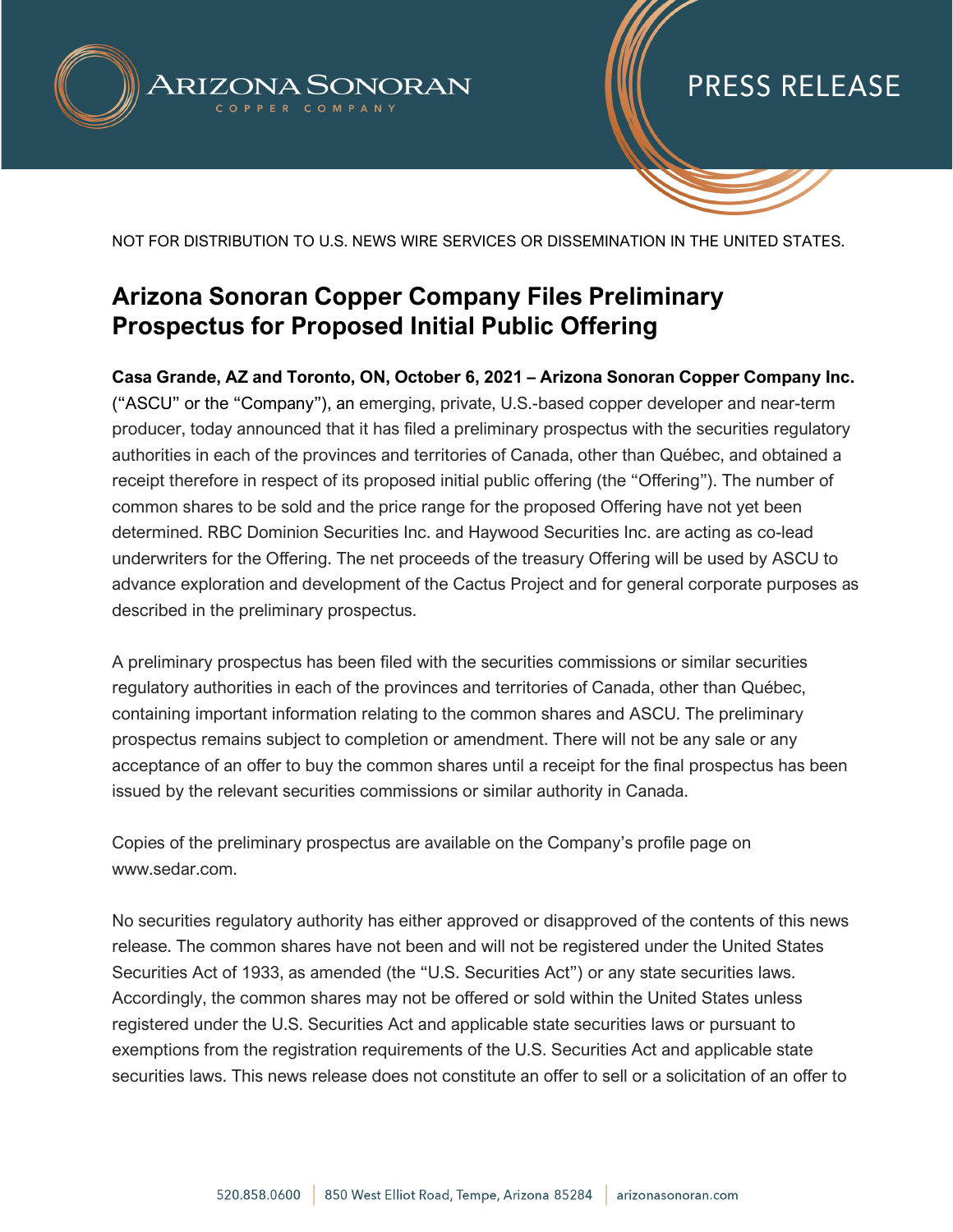

# **PRESS RELEASE**

buy any securities of ASCU in any jurisdiction in which such offer, solicitation or sale would be unlawful.

**About Arizona Sonoran Copper Company (**[www.arizonasonoran.com](http://www.arizonasonoran.com/) **|** [www.cactusmine.com](http://www.cactusmine.com/)**)** ASCU's objective is to become a mid-tier copper producer in the near term with low operating costs, develop the Cactus Project that could generate robust returns for investors, and provide a long term sustainable and responsible operation for the community and all stakeholders. The Company's principal asset is a 100% interest in the Cactus Project (former ASARCO, Sacaton mine) which is situated on private land in an infrastructure-rich area of Arizona. The Company is led by an executive management team and Board which have a long-standing track record of successful project delivery in North America complemented by global capital markets expertise.

### **For more information:**

Alison Dwoskin, Director, Investor Relations 647-233-4348 [adwoskin@arizonasonoran.com](mailto:adwoskin@arizonasonoran.com)

George Ogilvie, President, CEO and Director 416-723-0458 [gogilvie@arizonasonoran.com](mailto:gogilvie@arizonasonoran.com)

#### **Forward-Looking Statements**

This news release contains forward-looking statements. Forward-looking statements contained in this new release includes, but are not limited to, the intentions of ASCU to complete the Offering, the planned use of the proceeds of the Offering and future development and financial prospects of the Cactus Project. Forward-looking statements involve known and unknown risks, uncertainties and other factors which may cause the actual results, performance or achievements of ASCU to be materially different from any future results, performance or achievements expressed or implied by the forward-looking statements. Factors that could affect the outcome include, among others: future prices and the supply of metals; the results of drilling; inability to raise the money necessary to incur the expenditures required to retain and advance the properties; environmental liabilities (known and unknown); general business, economic, competitive, political and social uncertainties; results of exploration programs; accidents, labour disputes and other risks of the mining industry; political instability, terrorism, insurrection or war; or delays in obtaining governmental approvals, projected cash operating costs, failure to obtain regulatory or shareholder approvals.